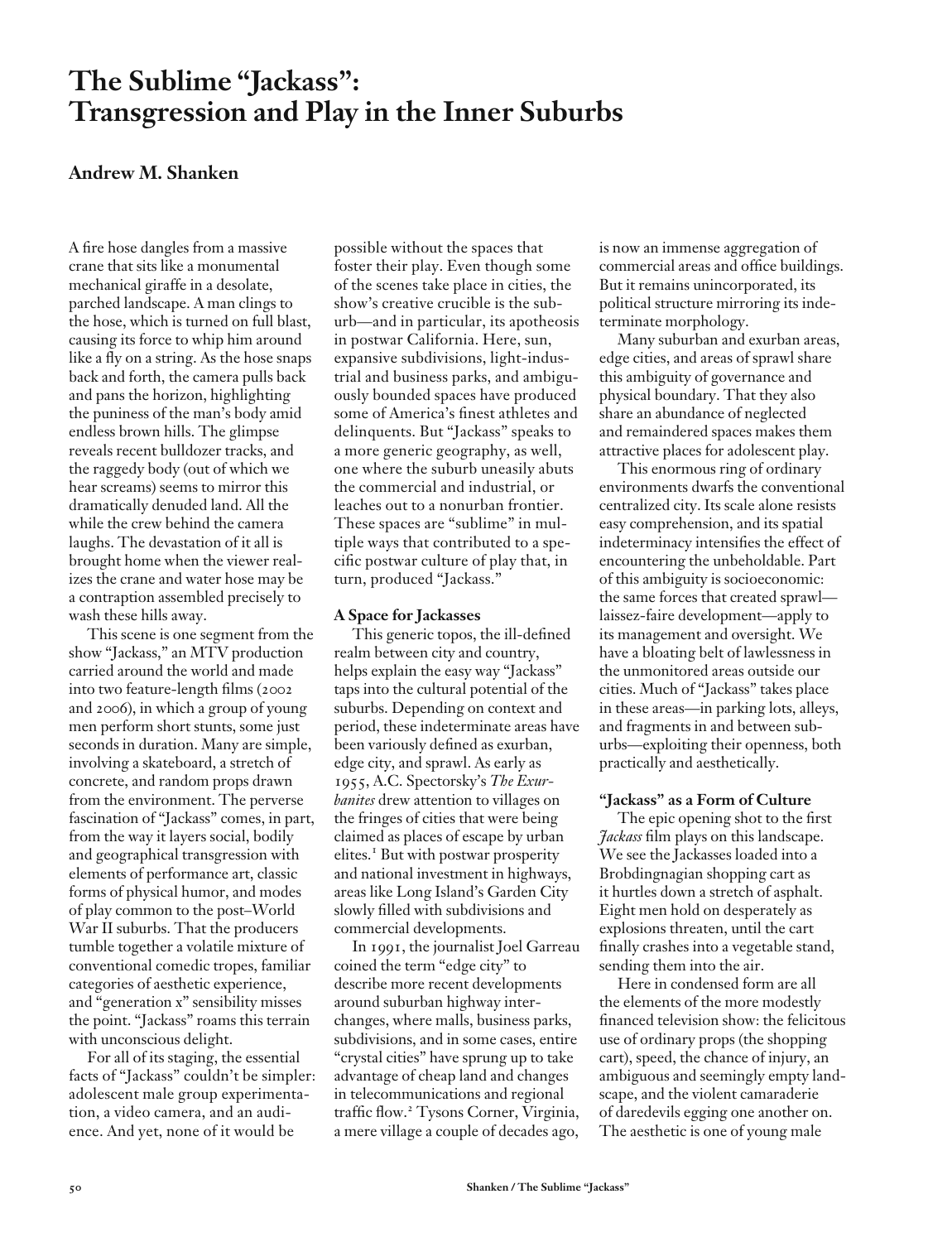bodies unleashed in space, breaking social and corporeal boundaries.<sup>3</sup> The Jackasses, however, are filled with a light-hearted irony, which rescues the show from the puerile hazing and homophobia (often played out as homo-eroticism) that also characterize it. On the surface, the segments seem to filter fraternity stunts through extreme sports. The Jackasses watch as a skateboarder traverses impossible terrain to an inevitable, painful "wipeout." Or they stuff one of their fellows into a section of plastic culvert tubing and roll him down a hill; as he spills out, woozy and bruised, they stand by, laughing.

At first, the myriad ways in which "Jackass" uses pain, corporal transgression, and public humiliation recall the vogue in the last generation or so for body modification or mutilation. It might also suggest ties to a more fluid sense of the body—allowing its use as a vehicle for entertainment, even via potentially harmful behavior, to seem more normative. Indeed, forty years after the rise of performance art, and especially the more extreme forms of it, "Jackass" seems quite tame, extending traditions of humor to a new milieu.

On reflection, the show can be seen to inhabit a cultural space somewhere between the comically painful "Three Stooges" and the serious performances of Chris Burden, who shot himself in 1971 as part of an art piece.<sup>4</sup> Larry, Moe and Curly performed gags that were choreographed and conventionalized, but could still be quite painful. Likewise, the Jackasses violently wax off body hair, kick one another in the testicles, pole vault into palm trees, and throw themselves into ceiling fans and cacti. But "Jackass" is never as serious or disturbing as Burden's work—nor as conceptually scripted.



The show does, however, draw on the perverse appeal of disgust, pain, risk, humiliation, and other forms of transgression. This list, as much "classical" as "sublime," has obvious ties to slapstick or Vaudeville, but implies, in its broadest sense, an ancient spectacle. "Jackass" carries on the physical humor of Charlie Chaplin in an aesthetic mode of decadence. But such a Roman summation is too neat. Decadence is a form of exhaustion, or a harbinger of it, an expression of power with nothing better to do. Such selfinvolvement requires an essentially anti-social stance. "Jackass" uses antisocial posturing to achieve something intrinsically social.

Just as the medieval jester mocked the high seriousness of the king, his floppy cap the foil to the crown, so "Jackass" poses as the self-conscious jester for the court of the suburb. While these affable outcasts on skateboards and other improbable vehicles are there to entertain, their stunts also reveal the disturbing qualities of this environment, and their Puck-like gestures subvert its notions of order. Yet they do so with such harmless good cheer that their terrible honesty holds the court together.

The way the audience watches

"Jackass" reveals another level of sociability. The show seems to grasp unconsciously that a generation or more of television viewers now treat the erstwhile culprit of anti-social behavior (the television itself) as a catalyst for building community. People are no longer alone together when they watch TV: they talk throughout their shows; review the last episode while at work; and visit on-line chat groups devoted to their shared interest. "Jackass" was among a vanguard of shows that present a knowing product to this new generation of viewers, one that grew up in the spaces in which Jackass is performed. The television, the suburb, and the court in which the Jackasses play are parts of the same kingless realm.

The very confusion over what to call the Jackasses goes right to the cultural ambiguity of the show. They are not actors in the conventional sense. Nor are they performers in the sense of buskers or break-dancers. As an alternative, performance artist is too pretentious, athlete or stuntman too generous, and "reality TV" partici-

**Above:** Opening shot of the first *Jackass* film. Image courtesy of Paramount Pictures and MTV Films.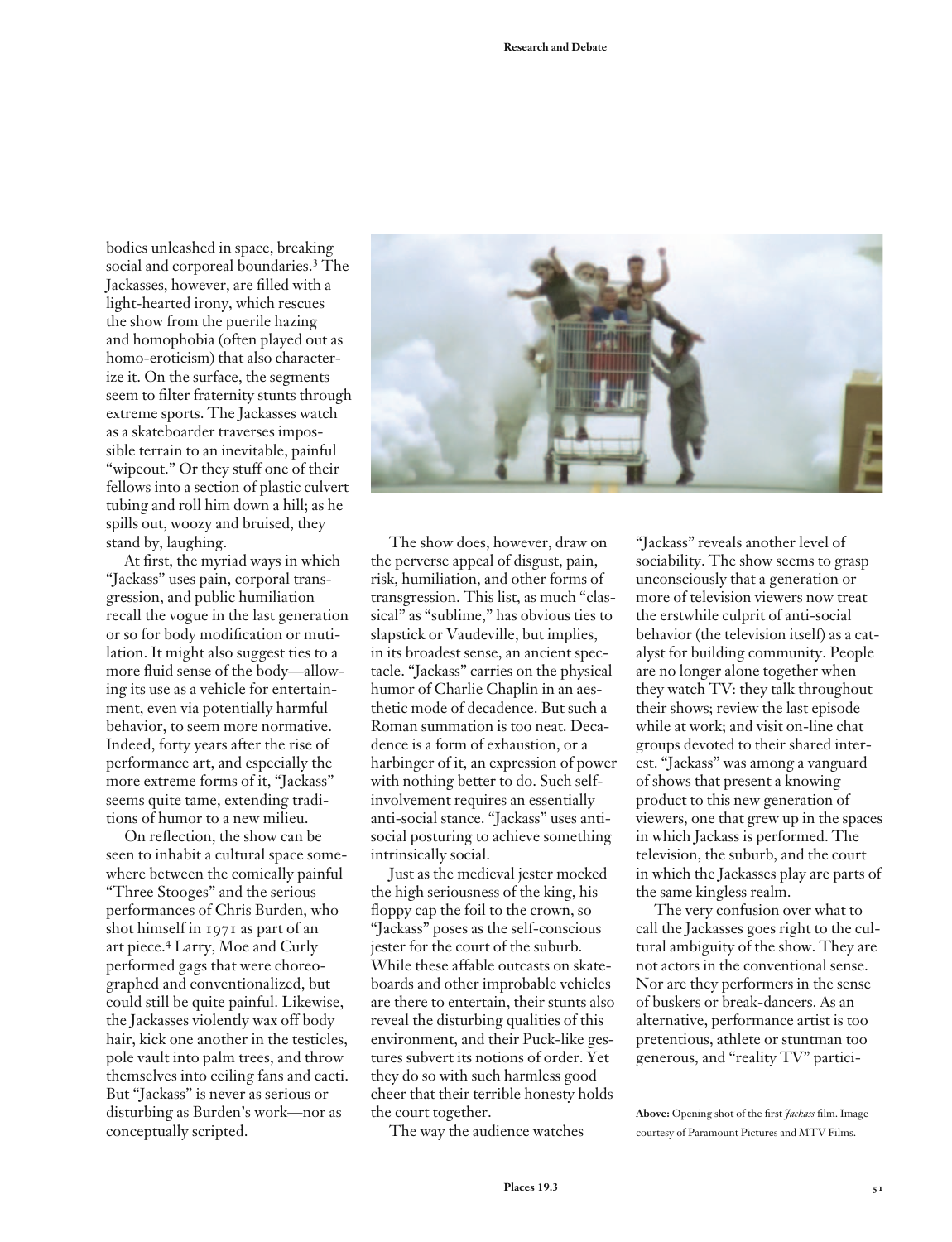

pant too passive. Instead, the merry band of pranksters has let us into their "living room."

This is not a staged pseudo-event, polished with oleaginous promotional techniques, starring hand-picked opportunists intent on turning their fifteen minutes of fame into a career. "Jackass" appears to present just a bunch of guys willing to try pretty much anything.<sup>5</sup> While the show does place "real people" in front of the camera, it does so in a way that feelsmore like a home movie. This sense of overgrown kids shooting footage of their delinquent fun also seemingly grew out of the trouble the unsupervised areas of the suburbs invite. In short, the Jackasses are a product of their spaces, and the same confusion about what to call them extends to the areas in which they act.

#### **Sublime Play, Sublime Landscape**

The show occasionally hits deeper chords of misery. In one segment, two Jackasses pack themselves into what looks like a wheelbarrow on four wheels. A third pushes them down a

hill, as in a bobsled race, until they hit a short, rickety ramp, and they are thrown, legs and arms akimbo, concussively on their rear ends. One Jackass writhes in agony. "Oh, dude! My…tailbone is seriously broken! I'm not even kidding!" His friends laugh hysterically. One quips: "That's all right, we don't have tails anymore, what's the point of having one?"

*Schadenfreude* like this is central to the show. But so is the setting: a desolate stretch of road where they can test the limits of flesh, bone, and nerve. Moreover, the segments are almost always filmed by mirth-filled cohorts, who in turn are watched by the television audience. The layering of audiences, a technique used more explicitly in "Beavis and Butthead" and "Mystery Science Theater," creates just enough distance so the viewer, safely ensconced and armed with a channel changer, can experience "comfort tinged with terror," Edmund Burke's pithy definition of the sublime.

Minor torture, extreme stunts, and body mutilation are not, in and of themselves, sublime. But in this filmic state—photogenic, streaked with humor, and oftentimes cleverly conceived—they enter the realm of an aesthetic category. Burke set out to explain a class of aesthetic experience

that beauty could not compass. Beauty, as he understood it, is a thing of perfection. Orderly, symmetrical and smooth, it creates the sense of repose exemplified in Classical art. The sublime, by contrast, is terrible, the province of pitiless nature. Avalanches, hurricanes, and mountains that soar beyond imagination are sublime.

Gothic novels emerged out of a sensibility for the sublime at the turn of the eighteenth century, and horror films continue the tradition today. They titillate with the terrible. Anything we cannot bear to watch, but watch in spite of ourselves, is sublime. "Jackass" plays into this aesthetic. Much of its appeal derives from anticipation; thus, the camera watches the actor prepare for the stunt, flitting uneasily between the Jackass *du jour* and his devilish friends. This is not quite the tension of a horror film. In place of the high polish and artifice of, say, *Friday the 13th*, there is a rougher verism. Nevertheless, the substitution of audience for "actor" is seamless, and without effort, we suspend disbelief and insert ourselves into the piece.

The show repeatedly sets up extreme encounters between body and nature or built environment. A similar improvisational aesthetic drove the early freestyle skateboard-

**Above and opposite:** Filtering fraternity stunts through extreme sports—antisocial posturing to achieve something intrinsically social. Images courtesy of Paramount Pictures and MTV Films.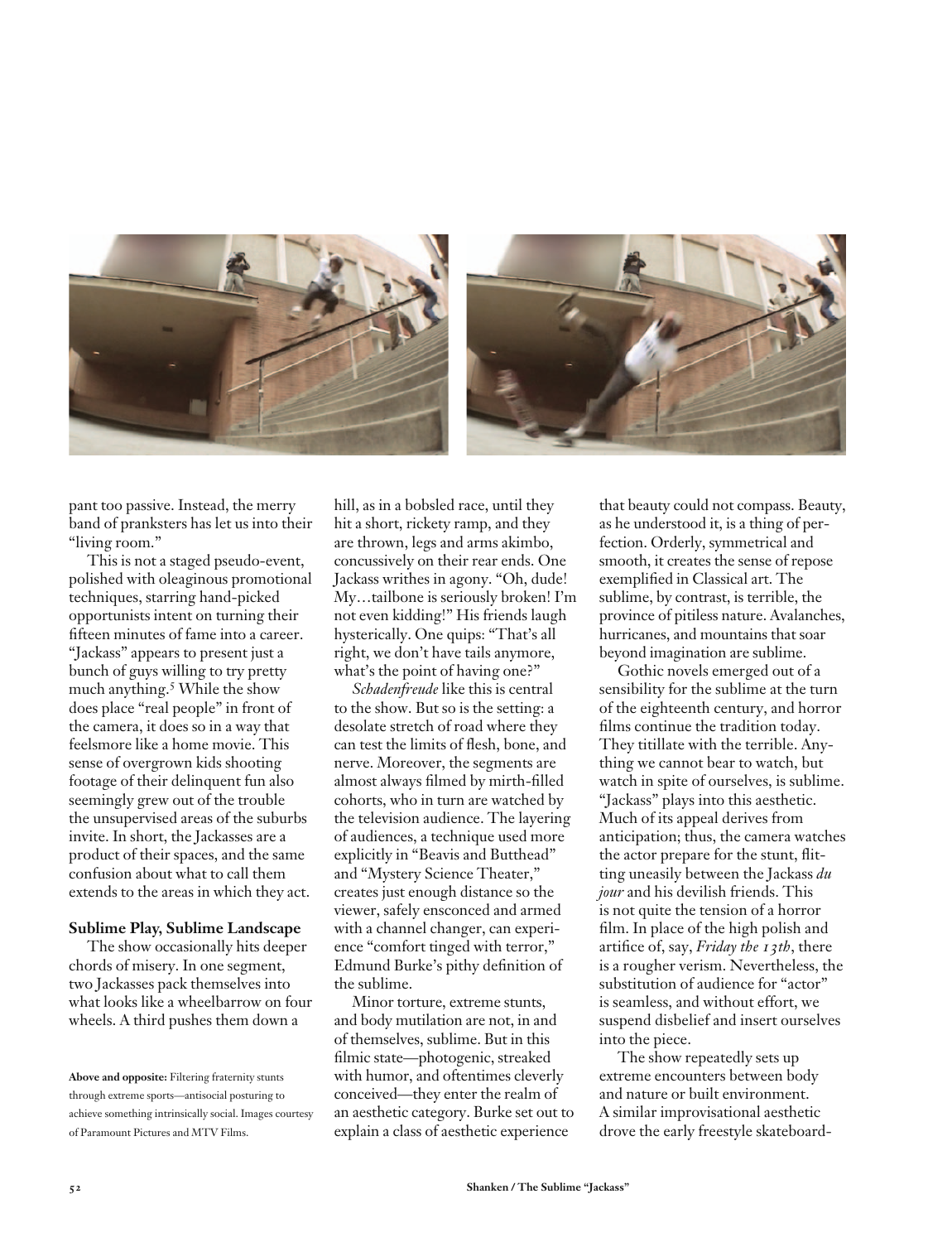

ers in Southern California, who transposed the thrill of surfing to the basins of empty swimming pools—a mid-1970s cultural efflorescence beautifully described in the documentary *Dogtown and Z-Boys* (2002). Like the surfers and skateboarders who gave some initial impetus to this sort of play, the Jackasses often choose expansive, empty spaces in which to perform their tricks. Self-consciously they also draw attention to the relationship between the fragility of their bodies and the danger of these spaces. While few scenes approach the sublimity of a colossal wave crashing as surfers narrowly miss the pilings of the abandoned Pacific Ocean Park Pier (a Z-Boys favorite surfing spot near Venice Beach), the territory of "Jackass" evokes terror in other ways, as with the figure of a Jackass attached to a fire hose thrashing about in a bulldozed wasteland.

"What they do on that show, over and over," wrote Ocean Howell, an urban historian and retired professional skateboarder, "is fling themselves onto the escarpment, run out in front of the avalanche, get buried in it, then poke their heads out of the top, smiling and maybe bleeding a little, too."<sup>6</sup> Their avalanche is not the ocean or the glacial edge, but the untamed concrete edge where nature and the built environment collide.

 "Jackass" exploits this complicated "stage," one that gives texture to the American suburb, using the unsettling quality of home video. Freud called this effect *Unheimliche:* literally, "unhomely," but it has been translated, with some loss of meaning, as "uncanny," or "eerie."7 Even as video recorders become ubiquitous, the shaky hand-held camera image still sets up an expectation of nostalgic or wholesome home videos. "Jackass" ruptures this illusion through its content, but not without first inviting us into the comfort of the "home."

Its stunts are also often performed in the sorts of interstitial places that polite society avoids—but that its kids cannot get enough of. These are places where order is threatened, where adolescents go to reject the world view of their parents. In addition to broad, empty suburban streets, this territory includes gritty areas where the sprawl of unplanned development has left swathes of disordered fabric to be neglected like the city before it.

Such left-behind spaces form not only a convenient site for stunts, but a critical landscape in which the stunts gather poignancy for being rooted in place: the transgression hits right where physical and social boundaries are weakest. Where are your kids? They are "lost" between the mall and the subdivision with a culvert and skateboard. It is a place where cars are scarce, where police do not patrol, where parental eyes and ears are missing. And the kids are having fun, the sort of fun parents don't want to know about.

In particular, this world of "Jackass" reveals the suburban street as being as potentially interstitial and dangerous as any other space. With households including only working adults, and garage-forward housing ensuring the privacy of the domestic realm, many such streets were never intended as places to play. But like cities, where streets became de facto play spaces, intentions hardly matter. Several postwar generations have taken to these spaces, using the materials at hand: random pieces of wood, rocks, cinderblocks, bicycles, skateboards, and mind-altering substances. "Jackass" grew out of the cultural geography of the postwar suburb. It speaks of unmonitored spaces; the cheap, handheld video camera; the liberalizing cultural revolution of the 1960s; and feminism in the 1970s, which sent women back to school and work, and their children into an unsupervised world of play.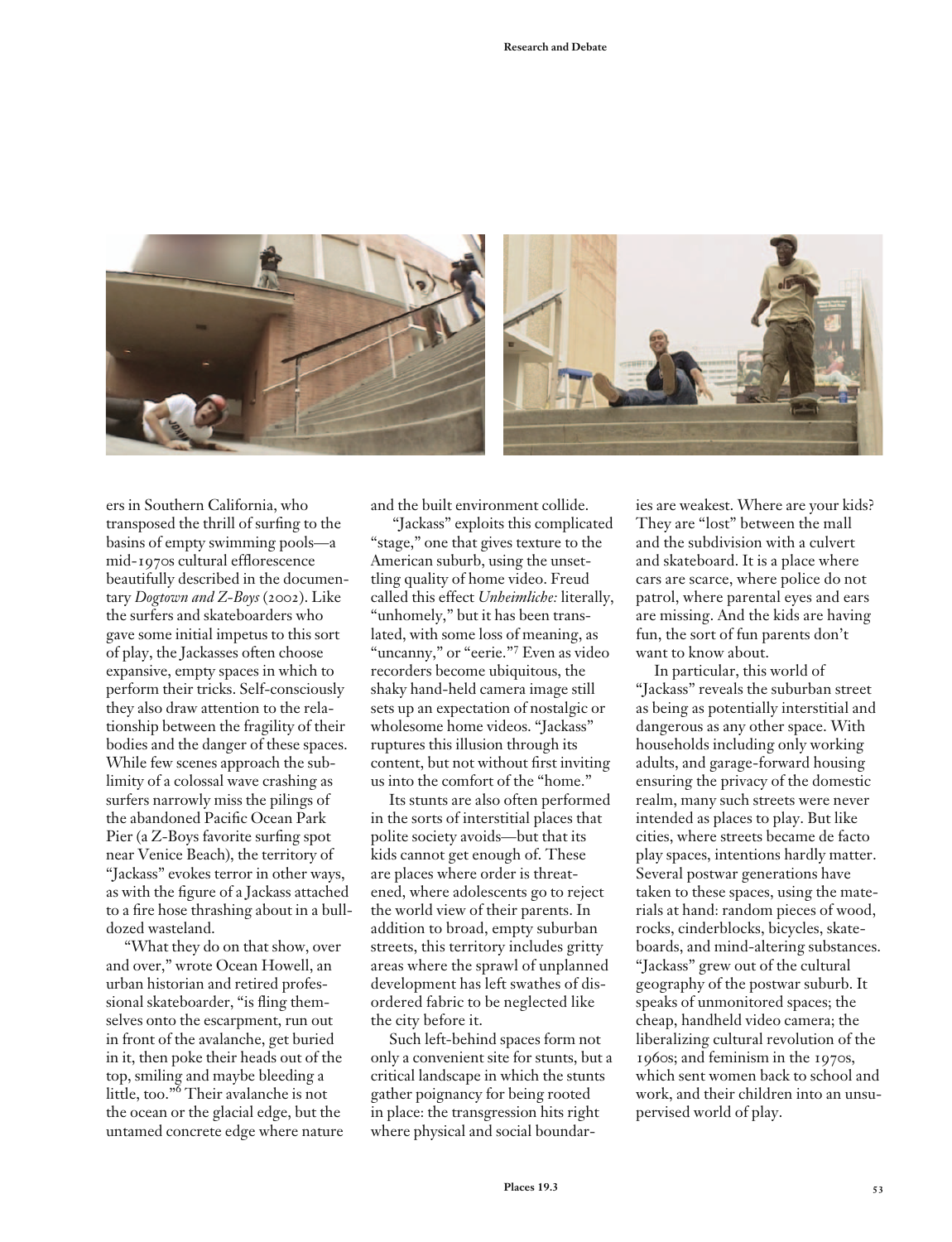

### **The Inner Suburb**

The success of "Jackass" hinges on its ability to render the lustful joy with which several generations have imposed their own ludic structure on these in-between spaces. In this sense, the show calls out the need to develop new names for suburban places, names that extend beyond the limitations of "exurb" and "edge city." The first of these terms implies a condition of transportation and employment and a desire to surpass the suburb on an axis of work and domesticity. The second gets at an unsettling sense of dissolution, a devolution into incoherence. But as the city has lost its gravitational pull, the suburb's once neat orbit is increasingly one that traverses cold, forbidding, ungridded deep-space.

Dolores Hayden has noted the rush since the 1980s to invent new terms for the ring of development around the "sitcom suburbs" of the postwar era: "outer city, shock suburb, outtown, edge city, boomburb, and exopolis."<sup>8</sup> I propose "inner suburb" to get at the combination of forsaken ground, dislocation, and the lawless mentality these spaces evoke. "Inner suburb" acknowledges the latchkey underbelly, but also describes a new geographic imaginary, one based on chaos, fragments, detritus, neglect—the polar opposite of most associations about suburbs.

"Inner suburb" clearly does not designate a literal geography. Rather, it attempts to link historically with other neglected geographies—like the inner city, which is similarly nongeographical. And it grapples with this geography aesthetically, something that art and architectural historians tend to neglect—Robert Breughmann and Hayden excepted. It is an agoraphile's aesthetic of movement, play and danger.

The inner suburb is not any one, definable phenomenon, and not all suburbs behave like the ones in which "Jackass" takes place. The term calls on a cultural geography of abandonment and savage play, intended, in Johan Huizinga's sense, to convey an activity in which social boundaries are tested and set.9 Huizinga argued for an understanding of play as an amoral social function through which people negotiate ever-changing limits of behavior and culture. The inner suburb is such a place for postwar America—a place where social order breaks down, where rules can be tested. We have all heard of places where police will not go, or where they simply cannot impose order because of the vastness and marginalityof the spaces. Such areas allow new rules to be tested, new boundaries to be drawn, new social contracts to be drafted. The seemingly fallow ground of the inner suburbs has

been bearing new cultural products for some time. "Jackass" was among the first to package that product to the consumers (also, perhaps, the producers) of those spaces.

Part of the power of the inner suburb derives from its scale, or more properly, its scalelessness—which brings back Edmund Burke's notion of the sublime. These environments approach the sublime by suggesting capitalism's infinitude, its unchecked reach, both environmentally and socially.

As an aesthetic category, the sublime first emerged during the eighteenth century, a time when industrial capitalism was beginning to transform Europe's medieval patterns of settlement. Burke looked to nature as the source of the sublime, but Europe's burgeoning cities and industrial landscapes fit his definition just as well. Nature does not own the sublime; culture too can create sublime effects. And soon architects like Claude-Nicolas Ledoux would reach for what the architectural historian Anthony Vidler has called the "public sublime," in buildings and urban spaces.<sup>10</sup> But what Ledoux had done willfully, sprawl has achieved haphazardly, creating a popular sublime of highways, unfathomably large malls and subdivisions, and the equally inapprehensible fragments in between.